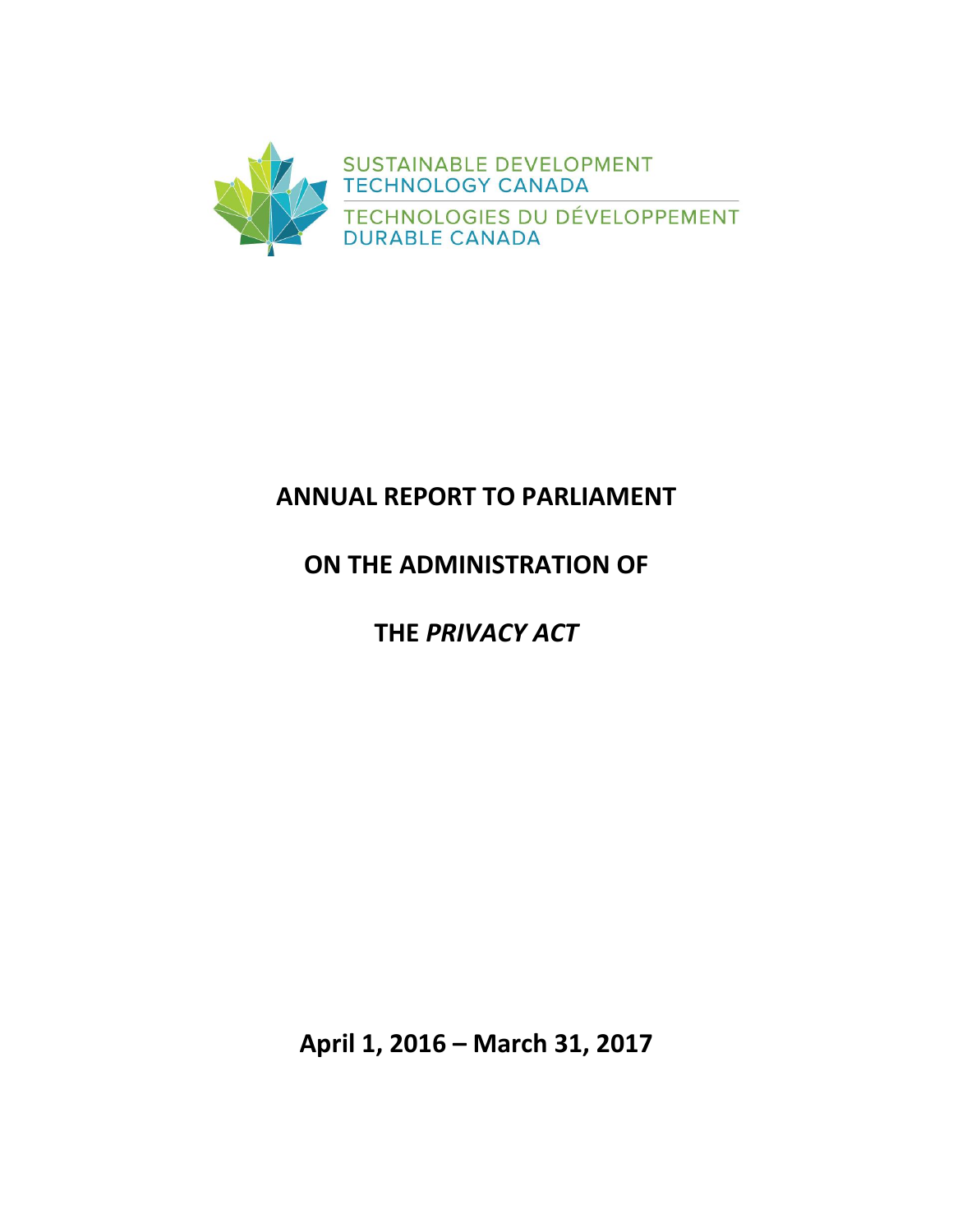# **Table of contents**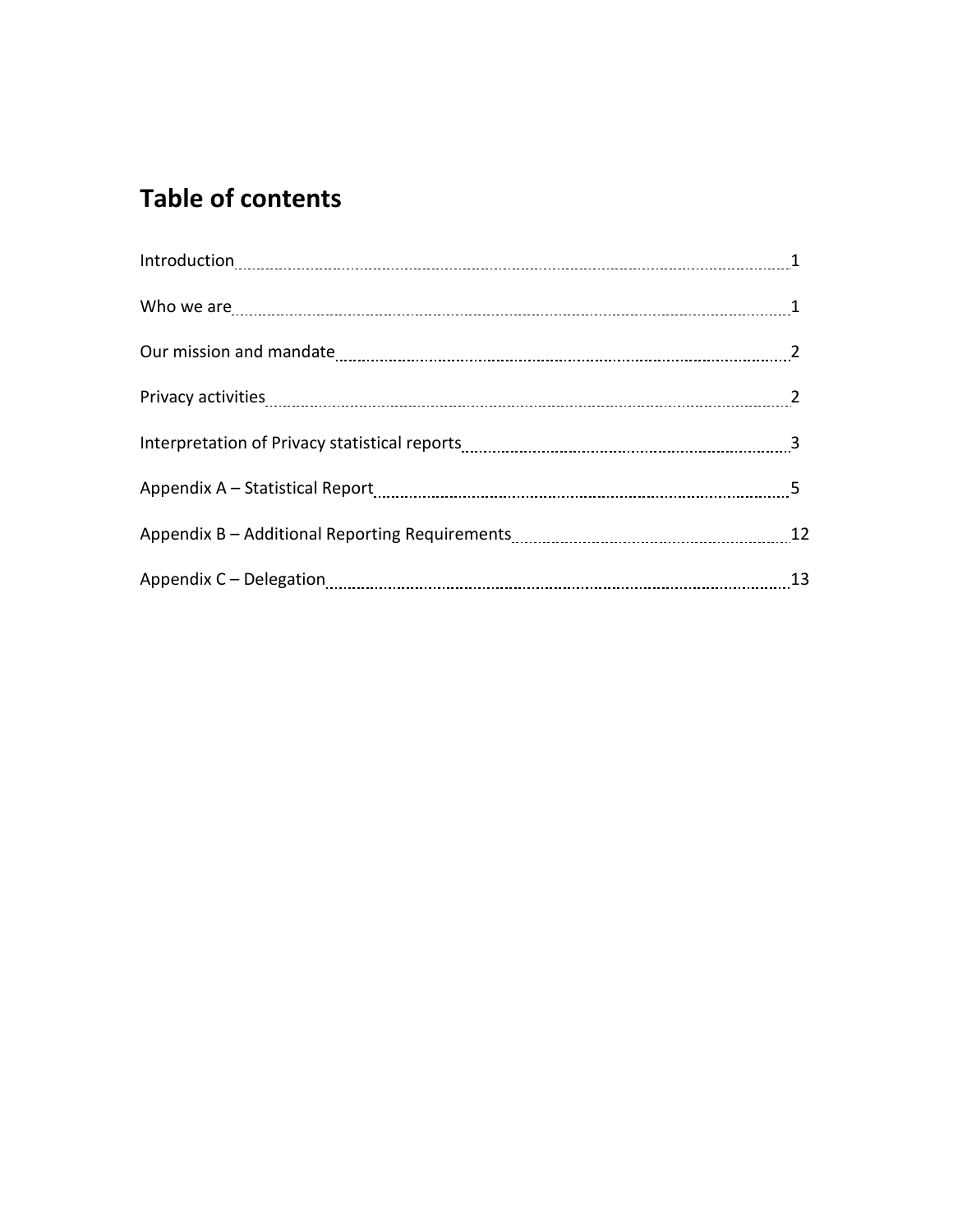## **Introduction**

Sustainable Development Technology Canada (SDTC) is pleased to submit to the Minister of Innovation, Science and Economic Development, for tabling in Parliament, its annual report on the administration of the *Privacy Act* for the reporting period commencing April 1, 2016 and ending March 31, 2017. This report is submitted in accordance with section 72 of the *Act.*

The *Privacy Act* took effect on July 1, 1983. The PA extends to individuals the right of access to information held by the government, about themselves, subject to specific and limited exceptions. The *Act* also protects individuals' personal information and gives individuals substantial control over its collection, use and disclosure.

### **Who we are**

Sustainable Development Technology Canada (SDTC) is a non-profit foundation created, and primarily funded, by the Government of Canada. SDTC is accountable to Parliament for the funds it receives through Innovation, Science and Economic Development Canada. SDTC is also independently governed; it is led by a Board of Directors that is comprised of leading Canadian business and sustainability professionals.

Our mission is to act as a catalyst and convenor for the cleantech ecosystem in Canada. We help entrepreneurs turn great ideas into great opportunities, advancing Canadian cleantech in both national and global arenas.

SDTC currently operates three funds that are actively accepting applications for the development and demonstration of innovative technological solutions. The [SD Tech](https://www.sdtc.ca/en/apply/sd-tech-fund)  Fund<sup>™</sup> supports projects that address climate change, air quality, clean water and clean soil. The [TargetGHG Collaborative Technology Development Program](https://www.sdtc.ca/en/apply/funds/targetghg-collaborative-technology-development-program) is a joint fund with Ontario Centres of Excellence (OCE) supporting the innovative development and demonstration of projects for GHG-reduction technologies. The [SDTC Joint Fund with](https://www.sdtc.ca/en/apply/funds/sdtc-joint-fund-ice-fund)  [Innovative Clean Energy](https://www.sdtc.ca/en/apply/funds/sdtc-joint-fund-ice-fund) (ICE) of British Columbia, launched in April 2017, supports clean-energy projects and technologies that will mitigate or avoid provincial greenhouse gas emissions, including prototype deployment, field testing and commercial-scale demonstration projects.

SDTC continues to manage, but is no longer accepting applications to, the following historical funds. The [SD Natural Gas Fund™,](https://www.sdtc.ca/en/apply/sd-natural-gas-fund) an offshoot of the SD Tech Fund™, supporting the development and demonstration of new downstream natural gas technologies. The [NextGen Biofuels Fund™](https://www.sdtc.ca/en/funding/funds/nextgen) (NGBF) supporting the establishment of firstof-kind large demonstration-scale facilities for the production of next-generation renewable fuels. And finally, the joint funding mechanisms, with Emissions Reduction Alberta (ERA) and Alberta Innovates Energy and Environment Solutions (AI-EES). SDTC's joint fund with ERA supports clean air projects that can demonstrate reductions in greenhouse gases. SDTC's joint fund with AI-EES supports sustainable water technology projects.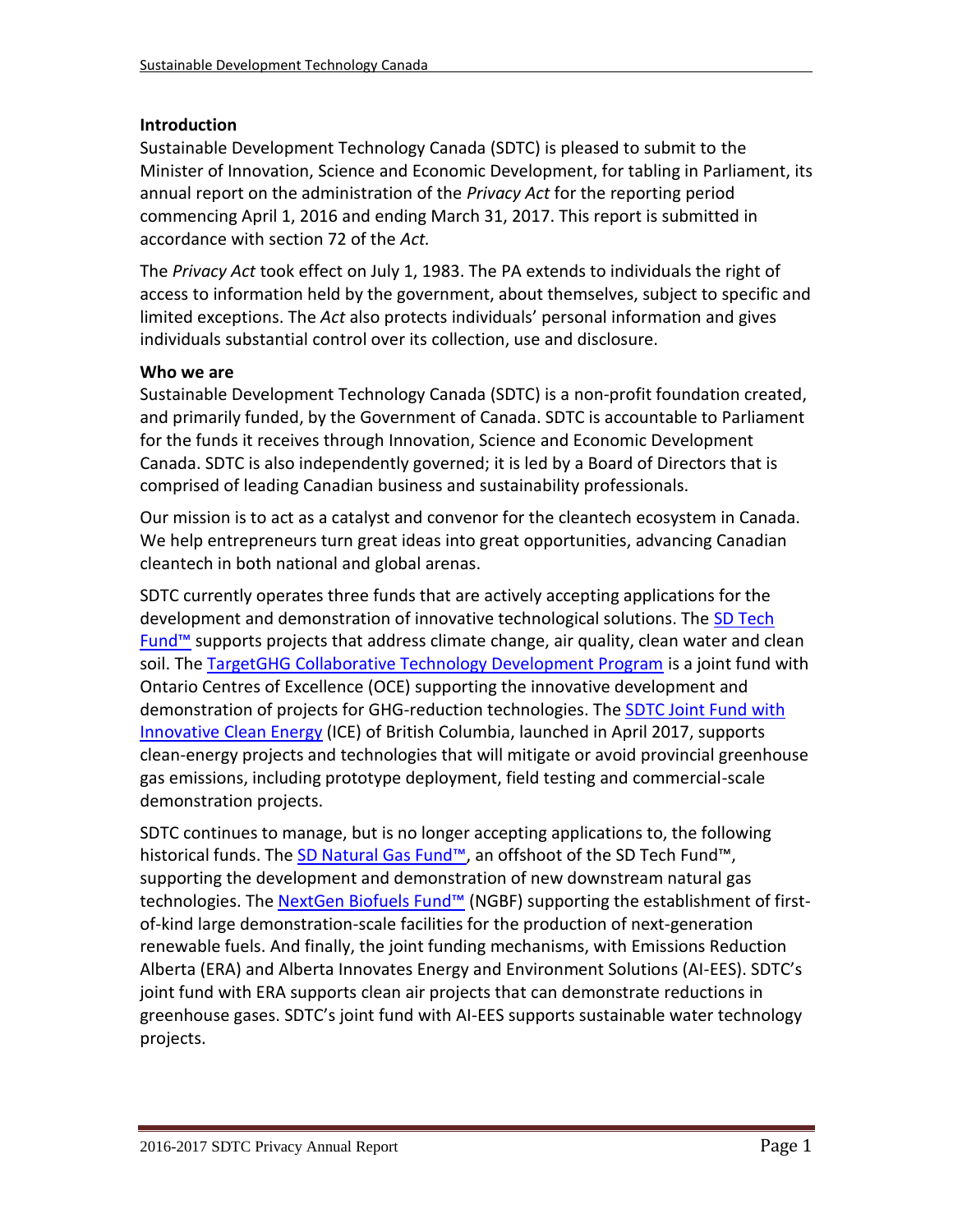### **Our mission and mandate**

SDTC commenced operation in November of 2001 with funding from the Government of Canada. SDTC's mission is to act as the primary catalyst in building a sustainable development technology infrastructure in Canada. The Foundation reports to Parliament through the Minister of Innovation Science and Economic Development, and does much more than simply *fund* groundbreaking technologies.

Our corporate philosophy is composed for four key elements. Nurture: we are creating line-of-sight to ideas and companies with potential, and working with interested and relevant partners (i.e., universities, incubators, etc.) to improve project preparedness for companies seeking SDTC funding. Build: we are working to build our understanding of our companies' needs as they progress from invention through to innovation, providing support where possible and appropriate. This approach allows for a better understanding of the micro and macro realities of this cohort, which will help to improve services and support needed for commercialization. Launch: We are supporting SDTCfunded companies in the development of their first commercial plant or first material product order. A successful pre-commercial demonstration is not enough for a company to progress to meaningful sales and profits, particularly for capital-intensive projects. Grow: once our SDTC portfolio companies become commercially viable, domestically and internationally, we will leverage our expertise to help them along in their journeys. This includes gather information about successes and barriers, and advocating for continued success and growth.

### **Privacy activities**

The President & CEO is the designated head of the institution for the *Privacy Act*. The President & CEO, with support from the VP Performance, is responsible for the development, coordination and implementation of effective policies, guidelines, systems and procedures to enable efficient processing of requests under the *Privacy Act.* The ATIP office consists of one ATIP Coordinator and relies on the advice and guidance of consultants and legal advisors on an as needed basis.

The activities of the Access to Information and Privacy office include:

- Processing requests under the *Act*;
- Developing and maintaining policies, procedures and guidelines to ensure the Act is respected by the institution;
- Promoting awareness of the Act to ensure SDTC's responsiveness to the obligations imposed on the government;
- Monitoring SDTC's compliance with the Act, regulations and relevant procedures and policies;
- Preparing annual reports to Parliament and other statutory reports, as well as other material that may be required by central agencies;
- Representing SDTC in dealings with the Treasury Board Secretariat (TBS), the Privacy Commissioner and other government funds and agencies regarding the application of the Act as they relate to SDTC;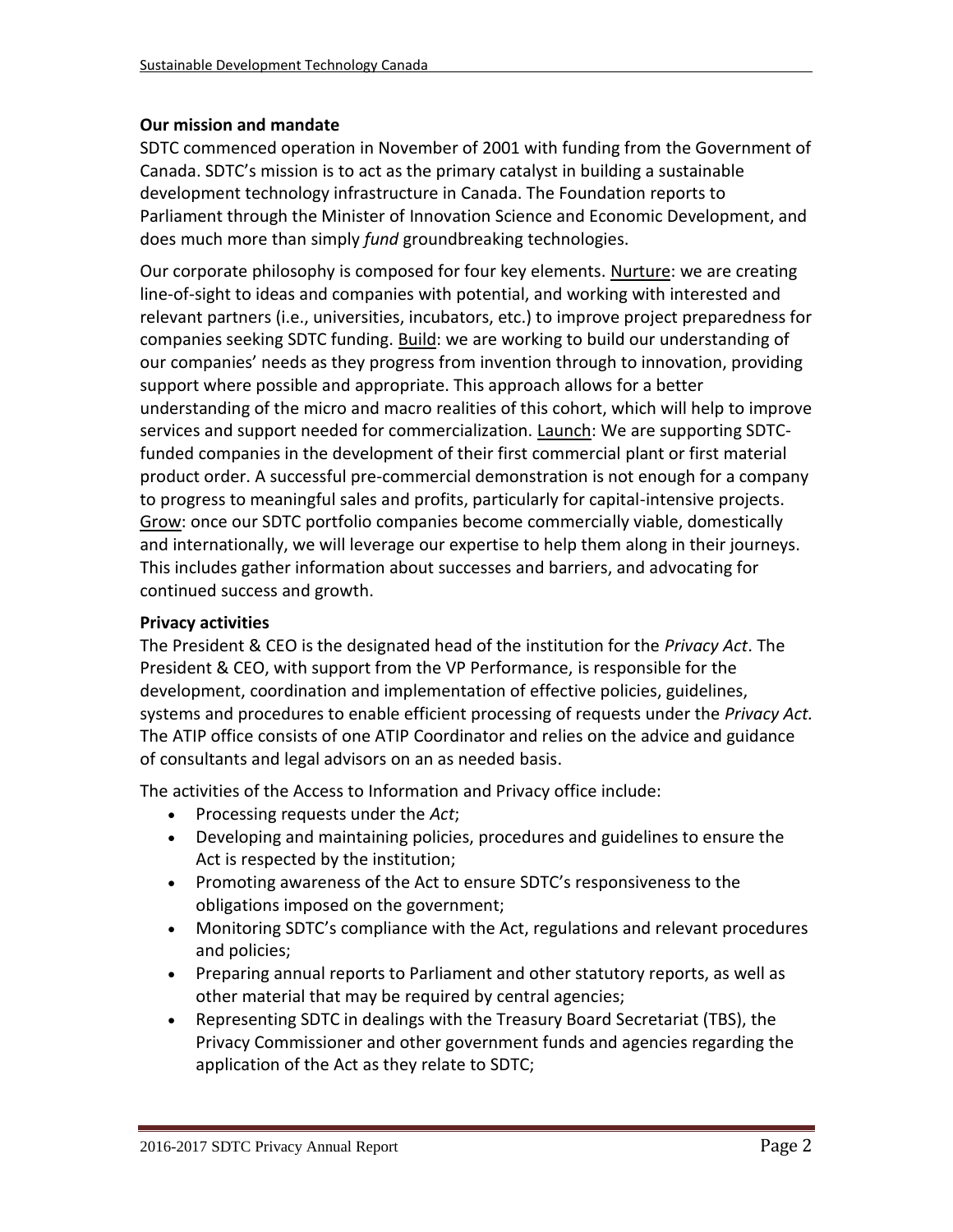• Supporting SDTC in meeting its commitments in relation to greater openness and transparency through proactive disclosure of information and the disclosure of information through informal avenues.



## **Interpretation of Privacy statistical reports**

From the above statistical analysis comparing this fiscal to the past three, SDTC received a typical amount of Privacy requests. SDTC monitors the time it takes to process requests manually. Recently, SDTC has obtained ATIP processing software that will monitor and alert the ATIP Coordinator to approaching deadlines. We are also in the process of implementing an electronic records document management system which will significantly reduce the amount of time it takes to collect requested records.

During the reporting period SDTC received one Privacy request.

SDTC did not receive any *Privacy Act* complaints during this reporting period.

There was no formal training session conducted during the reporting period. The ATIP Coordinator attended quarterly community meetings hosted by Treasury Board Secretariat. Continuous advice and recommendations were provided by consultants and legal counsel on an as required basis to management and staff.

No new institution-specific privacy related policies, guidelines or procedures were implemented in the institution during the reporting period.

There were no Privacy Impact Assessments (PIAs) done during this reporting period.

There were no new data sharing activities during this reporting period.

During the reporting period, SDTC did not make any disclosures of personal information pursuant to subsection 8(2)(m) of the *Privacy Act*.

No material privacy breaches occurred during the reporting period.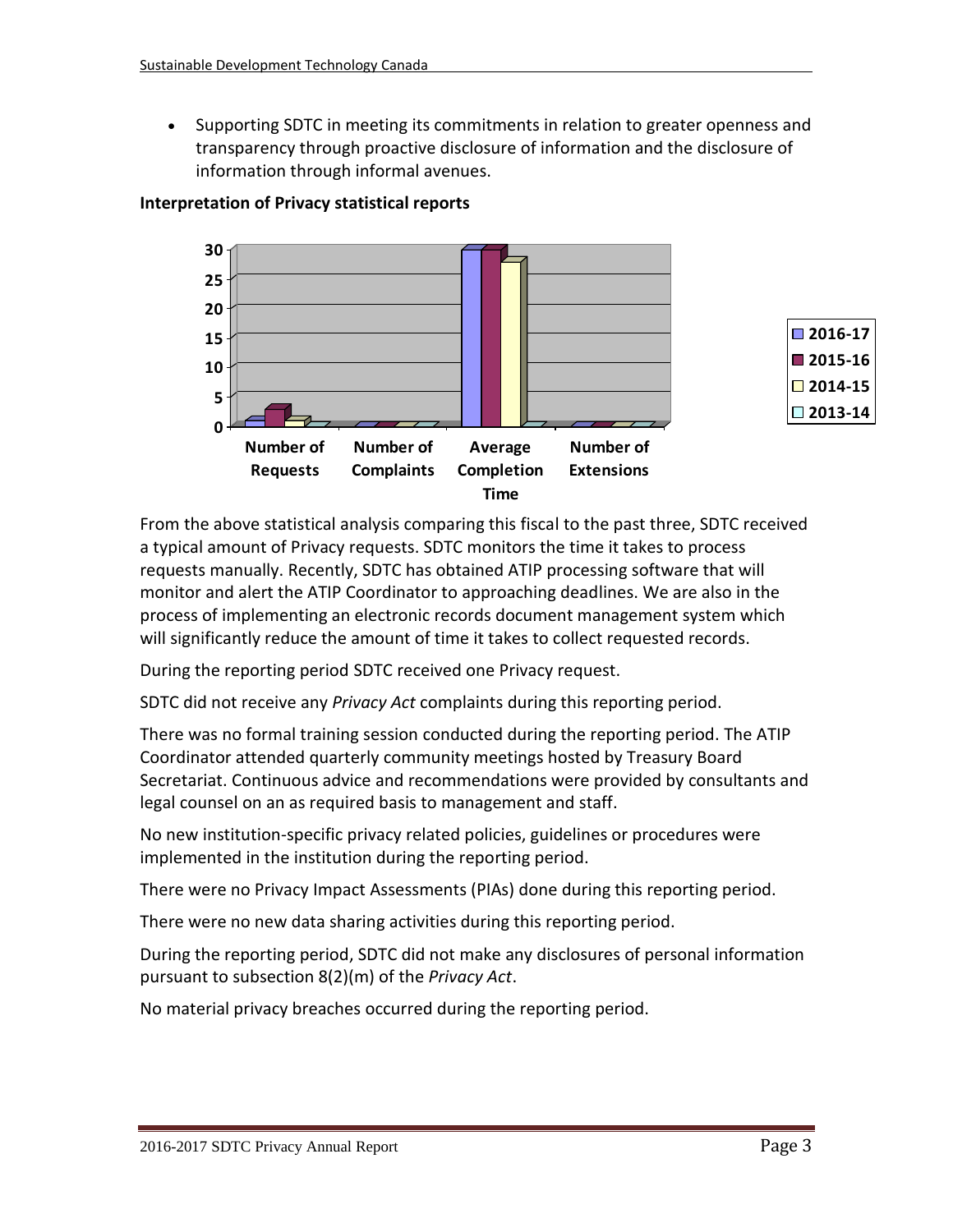For 2016-2017, the costs directly associated with the administration of the *Privacy Act*  are estimated at \$6,949.

| <b>Staff</b>                         | \$4,500 |
|--------------------------------------|---------|
| Consultant fees                      | \$2,424 |
| <b>Office Equipment and Supplies</b> | \$25    |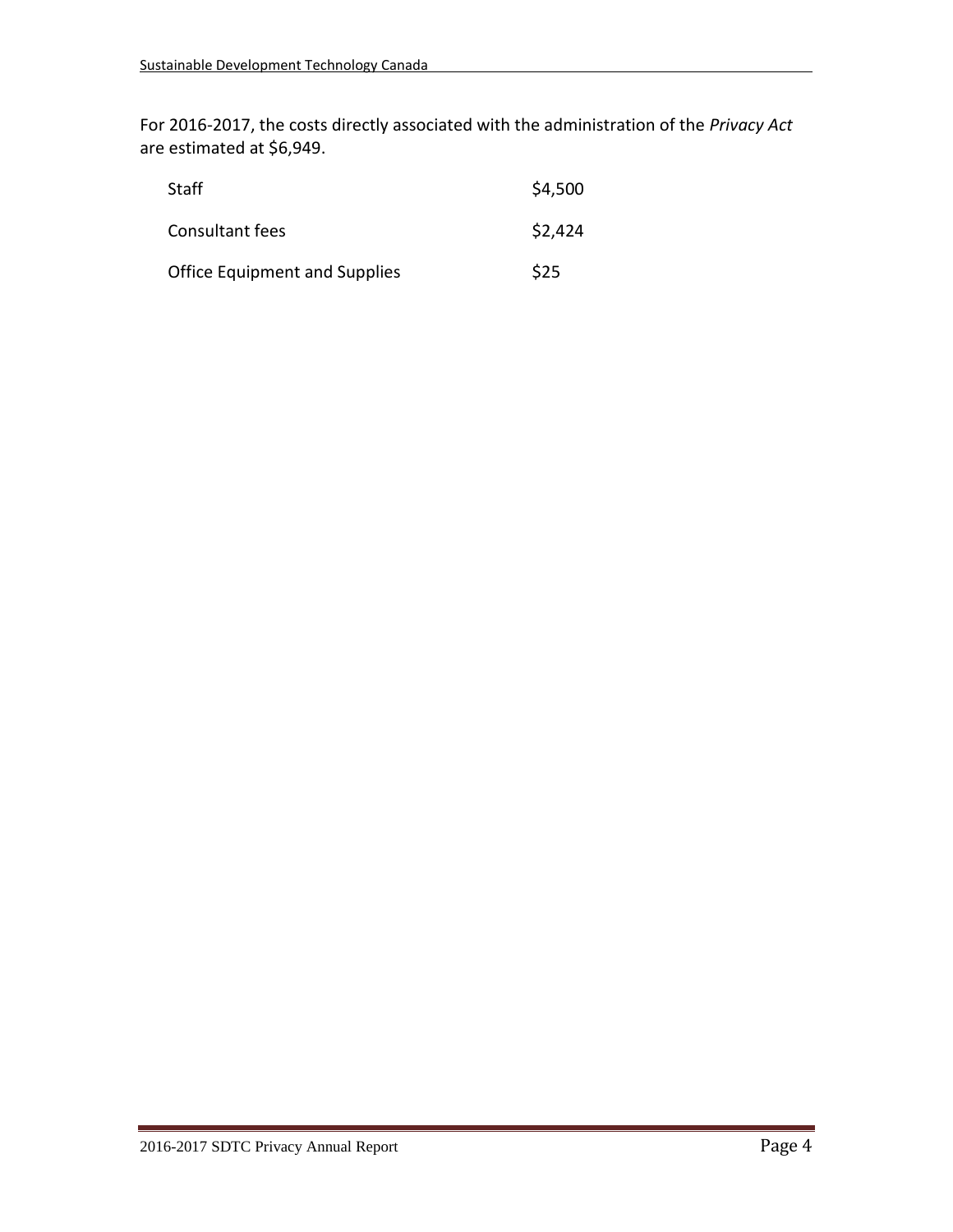#### **APPENDIX A**

#### **Statistical Report**



Government<br>of Canada Gouvernement<br>du Canada

## **Statistical Report on the** *Privacy Act*

**Name of institution:** Sustainable Development Technology Canada

to **Reporting period:** 2016-04-01 to 2017-03-31

## **Part 1: Requests Under the** *Privacy Act*

|                                            | <b>Number of Requests</b> |
|--------------------------------------------|---------------------------|
| Received during reporting period           |                           |
| Outstanding from previous reporting period |                           |
| Total                                      |                           |
| Closed during reporting period             |                           |
| Carried over to next reporting period      |                           |

#### **Part 2: Requests Closed During the Reporting Period**

#### **2.1 Disposition and completion time**

|                                          |                 | <b>Completion Time</b> |                  |                      |                       |                       |                             |              |
|------------------------------------------|-----------------|------------------------|------------------|----------------------|-----------------------|-----------------------|-----------------------------|--------------|
| <b>Disposition of</b><br><b>Requests</b> | 1 to 15<br>Days | 16 to 30<br>Days       | 31 to 60<br>Days | 61 to<br>120<br>Days | 121 to<br>180<br>Days | 181 to<br>365<br>Days | More<br>Than<br>365<br>Days | <b>Total</b> |
| All disclosed                            | 0               | 0                      | 0                | 0                    | 0                     | 0                     | 0                           | 0            |
| Disclosed in part                        | 0               | 1                      | 0                | $\Omega$             | $\Omega$              | $\Omega$              | $\Omega$                    |              |
| All exempted                             | 0               | 0                      | 0                | 0                    | 0                     | 0                     | 0                           | 0            |
| All excluded                             | 0               | 0                      | 0                | $\Omega$             | 0                     | $\Omega$              | $\Omega$                    | 0            |
| No records exist                         | 0               | 0                      | 0                | 0                    | 0                     | 0                     | 0                           | 0            |
| Request abandoned                        | 0               | $\Omega$               | 0                | $\Omega$             | 0                     | $\Omega$              | $\Omega$                    | 0            |
| Neither confirmed nor                    |                 |                        |                  |                      |                       |                       |                             |              |
| denied                                   | 0               | 0                      | O                | $\Omega$             | 0                     | $\Omega$              | 0                           | 0            |
| Total                                    | 0               |                        | 0                | $\Omega$             | 0                     | $\Omega$              | 0                           |              |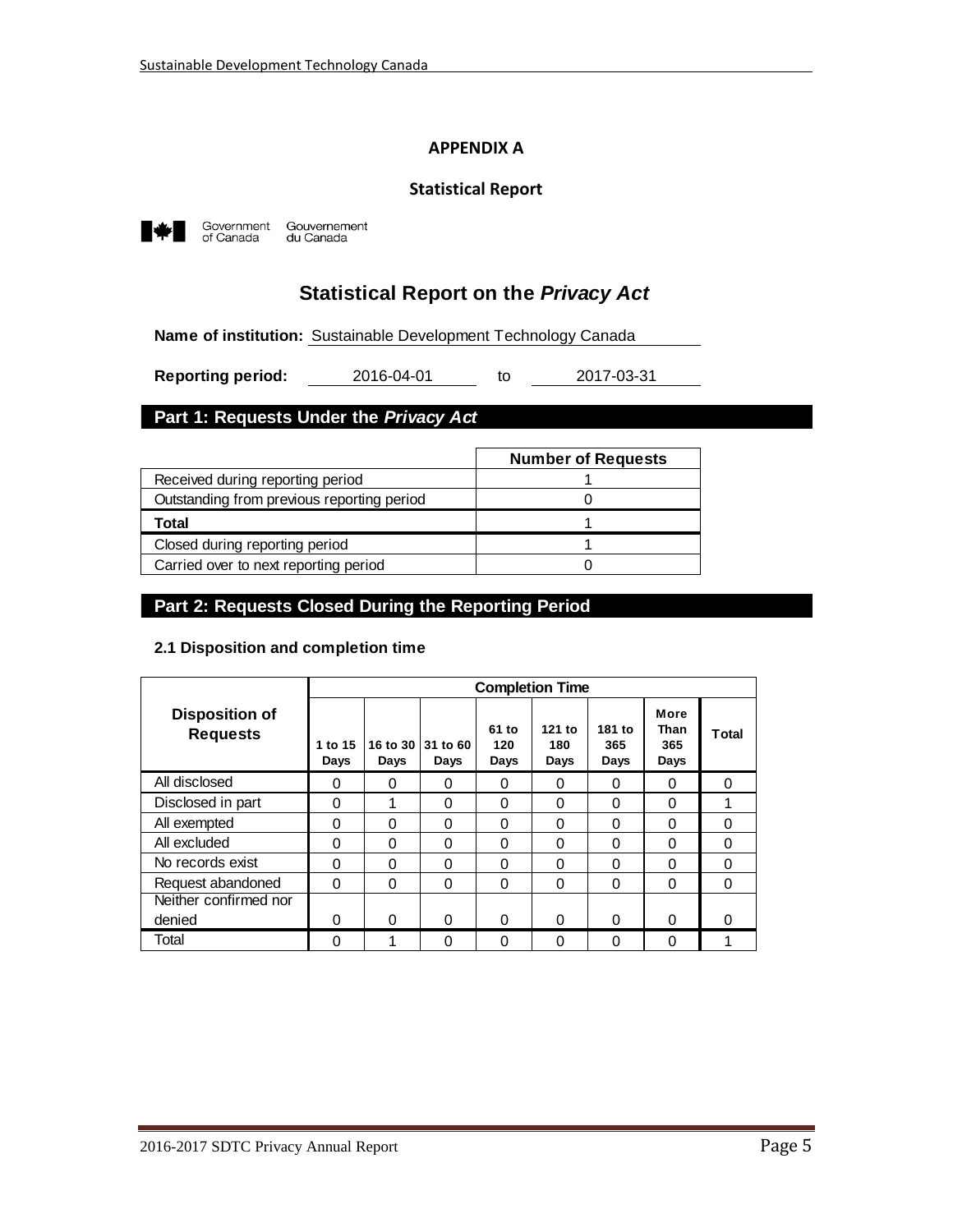### **2.2 Exemptions**

|                | Number of       |                | Number of       |                | Number of       |
|----------------|-----------------|----------------|-----------------|----------------|-----------------|
| <b>Section</b> | <b>Requests</b> | <b>Section</b> | <b>Requests</b> | <b>Section</b> | <b>Requests</b> |
| 18(2)          |                 | 22(1)(a)(i)    | 0               | 23(a)          |                 |
| 19(1)(a)       | 0               | 22(1)(a)(ii)   | 0               | 23(b)          |                 |
| 19(1)(b)       | $\Omega$        | 22(1)(a)(iii)  | 0               | 24(a)          |                 |
| 19(1)(c)       |                 | 22(1)(b)       | 0               | 24(b)          |                 |
| 19(1)(d)       |                 | 22(1)(c)       | 0               | 25             |                 |
| 19(1)(e)       | 0               | 22(2)          | 0               | 26             |                 |
| 19(1)(f)       | 0               | 22.1           | 0               | 27             |                 |
| 20             | 0               | 22.2           | 0               | 28             |                 |
| 21             |                 | 22.3           | 0               |                |                 |

#### **2.3 Exclusions**

|                | Number of       |                | Number of       |                | Number of       |
|----------------|-----------------|----------------|-----------------|----------------|-----------------|
| <b>Section</b> | <b>Requests</b> | <b>Section</b> | <b>Requests</b> | <b>Section</b> | <b>Requests</b> |
| 69(1)(a)       |                 | 70(1)          |                 | 70(1)(d)       |                 |
| 69(1)(b)       |                 | 70(1)(a)       |                 | 70(1)(e)       |                 |
| 69.1           |                 | 70(1)(b)       |                 | 70(1)(f)       |                 |
|                |                 | 70(1)(c)       |                 | 70.1           |                 |

#### **2.4 Format of information released**

| <b>Disposition</b> | Paper | <b>Electronic</b> | <b>Other formats</b> |
|--------------------|-------|-------------------|----------------------|
| All disclosed      |       |                   |                      |
| Disclosed in part  |       |                   |                      |
| Total              |       |                   |                      |

#### **2.5 Complexity**

#### **2.5.1 Relevant pages processed and disclosed**

| <b>Disposition of</b> | <b>Number of Pages</b> | <b>Number of Pages</b> |                           |
|-----------------------|------------------------|------------------------|---------------------------|
| <b>Requests</b>       | <b>Processed</b>       | <b>Disclosed</b>       | <b>Number of Requests</b> |
| All disclosed         |                        |                        |                           |
| Disclosed in part     | 206                    | 206                    |                           |
| All exempted          |                        |                        |                           |
| All excluded          |                        |                        |                           |
| Request abandoned     |                        |                        |                           |
| Neither confirmed nor |                        |                        |                           |
| denied                |                        |                        |                           |
| <b>Total</b>          | 206                    | 206                    |                           |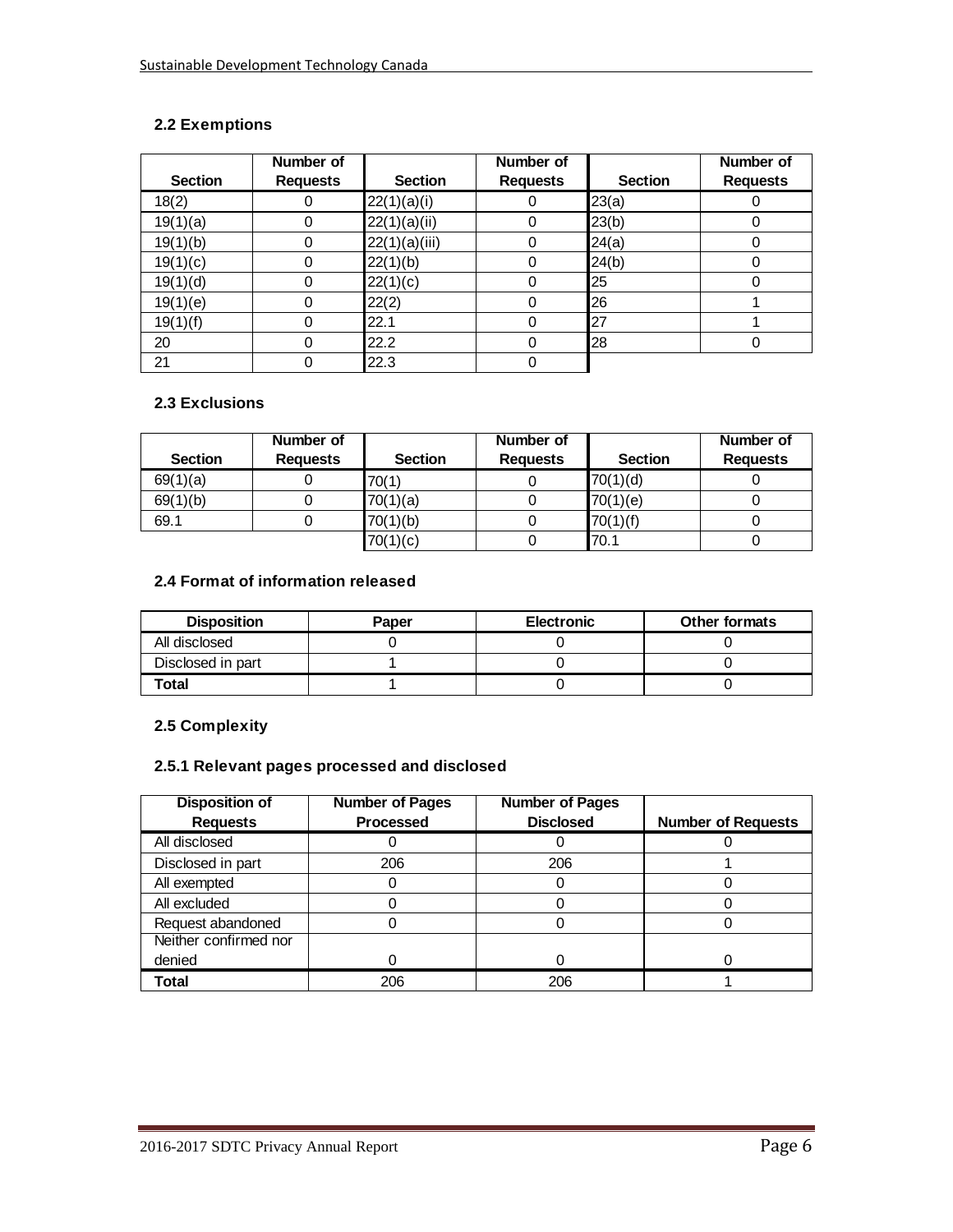|                          |                              | Less Than 100<br><b>Pages</b><br>Processed |                       | 101-500<br><b>Pages</b><br>Processed |                       | 501-1000<br><b>Pages</b><br>Processed |                       | 1001-5000<br><b>Pages</b><br><b>Processed</b> |                       | More Than 5000<br>Pages<br><b>Processed</b> |
|--------------------------|------------------------------|--------------------------------------------|-----------------------|--------------------------------------|-----------------------|---------------------------------------|-----------------------|-----------------------------------------------|-----------------------|---------------------------------------------|
| <b>Disposition</b>       | Number of<br><b>Requests</b> | Pages<br><b>Disclosed</b>                  | Number of<br>Requests | Pages<br><b>Disclosed</b>            | Number of<br>Requests | Pages<br><b>Disclosed</b>             | Number of<br>Requests | Pages<br><b>Disclosed</b>                     | Number of<br>Requests | Pages<br><b>Disclosed</b>                   |
| All disclosed            | $\Omega$                     | 0                                          | 0                     | 0                                    | 0                     | 0                                     | 0                     | 0                                             | 0                     | 0                                           |
| Disclosed in<br>part     | 0                            | 0                                          | 1                     | 206                                  | 0                     | 0                                     | 0                     | 0                                             | 0                     | 0                                           |
| All exempted             | $\Omega$                     | 0                                          | 0                     | 0                                    | 0                     | 0                                     | 0                     | 0                                             | 0                     | $\Omega$                                    |
| All excluded             | $\Omega$                     | $\Omega$                                   | 0                     | $\Omega$                             | 0                     | 0                                     | 0                     | 0                                             | 0                     | $\Omega$                                    |
| Request<br>abandoned     | $\Omega$                     | 0                                          | 0                     | $\Omega$                             | $\Omega$              | $\Omega$                              | $\Omega$              | $\Omega$                                      | 0                     | $\Omega$                                    |
| Neither<br>confirmed nor |                              |                                            |                       |                                      |                       |                                       |                       |                                               |                       |                                             |
| denied                   | $\Omega$                     | 0                                          | 0                     | 0                                    | $\Omega$              | $\Omega$                              | $\Omega$              | $\Omega$                                      | $\Omega$              | $\Omega$                                    |
| Total                    | 0                            | 0                                          |                       | 206                                  | 0                     | 0                                     | 0                     | $\mathbf{0}$                                  | 0                     | 0                                           |

## **2.5.2 Relevant pages processed and disclosed by size of requests**

#### **2.5.3 Other complexities**

| <b>Disposition</b>                 | <b>Consultation</b><br>Required | <b>Legal Advice</b><br>Sought | Interwoven<br><b>Information</b> | <b>Other</b> | <b>Total</b> |
|------------------------------------|---------------------------------|-------------------------------|----------------------------------|--------------|--------------|
| All disclosed                      | 0                               |                               |                                  | O            | $\Omega$     |
| Disclosed in<br>part               | 0                               | ი                             |                                  | ი            | 0            |
| All exempted                       | 0                               |                               | O                                | 0            |              |
| All excluded                       | 0                               |                               |                                  |              |              |
| Request<br>abandoned               | 0                               |                               |                                  | O            | 0            |
| Neither<br>confirmed nor<br>denied | 0                               |                               |                                  |              | 0            |
| Total                              | ი                               |                               |                                  |              |              |

#### **2.6 Deemed refusals**

#### **2.6.1 Reasons for not meeting statutory deadline**

| <b>Number of Requests Closed</b>   | <b>Principal Reason</b> |                     |                 |       |  |  |
|------------------------------------|-------------------------|---------------------|-----------------|-------|--|--|
| <b>Past the Statutory Deadline</b> |                         | <b>External</b>     | <b>Internal</b> |       |  |  |
|                                    | Workload                | <b>Consultation</b> | Consultation    | Other |  |  |
|                                    |                         |                     |                 |       |  |  |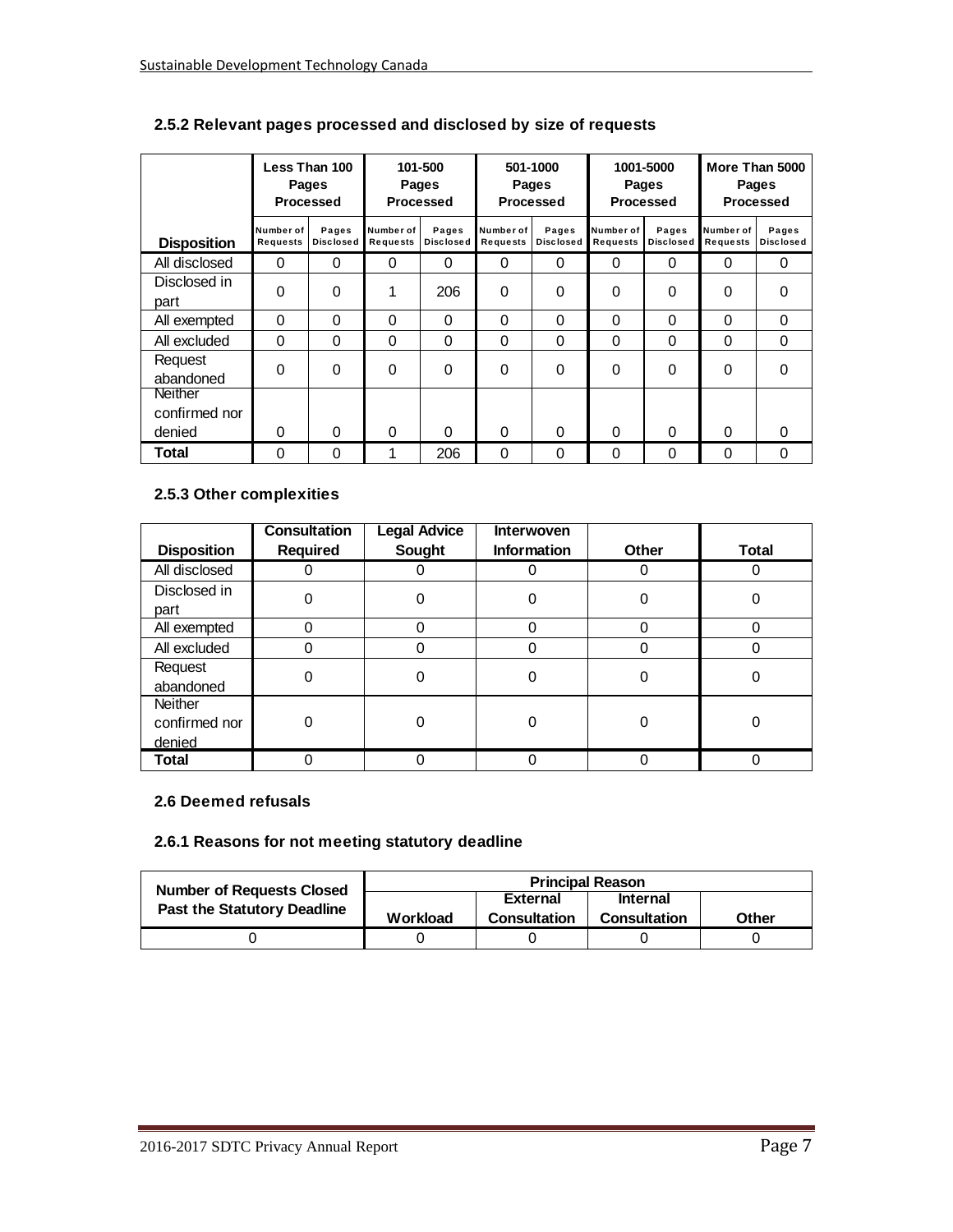#### **2.6.2 Number of days past deadline**

| <b>Number of Days Past</b><br><b>Deadline</b> | <b>Number of Requests</b><br><b>Past Deadline Where</b><br>No Extension Was<br><b>Taken</b> | <b>Number of Requests</b><br><b>Past Deadline Where</b><br>An Extension Was<br><b>Taken</b> | <b>Total</b> |
|-----------------------------------------------|---------------------------------------------------------------------------------------------|---------------------------------------------------------------------------------------------|--------------|
| 1 to 15 days                                  |                                                                                             |                                                                                             |              |
| 16 to 30 days                                 |                                                                                             | 0                                                                                           |              |
| 31 to 60 days                                 |                                                                                             |                                                                                             |              |
| 61 to 120 days                                |                                                                                             |                                                                                             |              |
| 121 to 180 days                               |                                                                                             |                                                                                             |              |
| 181 to 365 days                               |                                                                                             | Ω                                                                                           |              |
| More than 365 days                            |                                                                                             |                                                                                             |              |
| Total                                         |                                                                                             |                                                                                             |              |

#### **2.7 Requests for translation**

| <b>Translation Requests</b> | <b>Accepted</b> | Refused | Total |
|-----------------------------|-----------------|---------|-------|
| English to French           |                 |         |       |
| French to English           |                 |         |       |
| Total                       |                 |         |       |

## **Part 3: Disclosures Under Subsections 8(2) and 8(5)**

| Paragraph 8(2)(e) | Paragraph 8(2)(m) | Subsection 8(5) |  |
|-------------------|-------------------|-----------------|--|
|                   |                   |                 |  |

## **Part 4: Requests for Correction of Personal Information and Notations**

| <b>Disposition for Correction Requests Received</b> | <b>Number</b> |
|-----------------------------------------------------|---------------|
| Notations attached                                  |               |
| Requests for correction accepted                    |               |
| Total                                               |               |

### **Part 5: Extensions**

#### **5.1 Reasons for extensions and disposition of requests**

|                                                                | 15(a)(i)        | 15(a)(ii)         | Consultation | 15(b)                        |  |
|----------------------------------------------------------------|-----------------|-------------------|--------------|------------------------------|--|
| <b>Disposition of Requests Where</b><br>an Extension Was Taken | Interference    | <b>Section 70</b> | Other        | Translation or<br>Conversion |  |
| All disclosed                                                  | With Operations |                   |              |                              |  |
| Disclosed in part                                              |                 |                   |              |                              |  |
| All exempted                                                   |                 |                   |              |                              |  |
| All excluded                                                   |                 |                   |              |                              |  |
| No records exist                                               |                 |                   |              |                              |  |
| Request abandoned                                              |                 |                   |              |                              |  |
| <b>Total</b>                                                   |                 |                   |              |                              |  |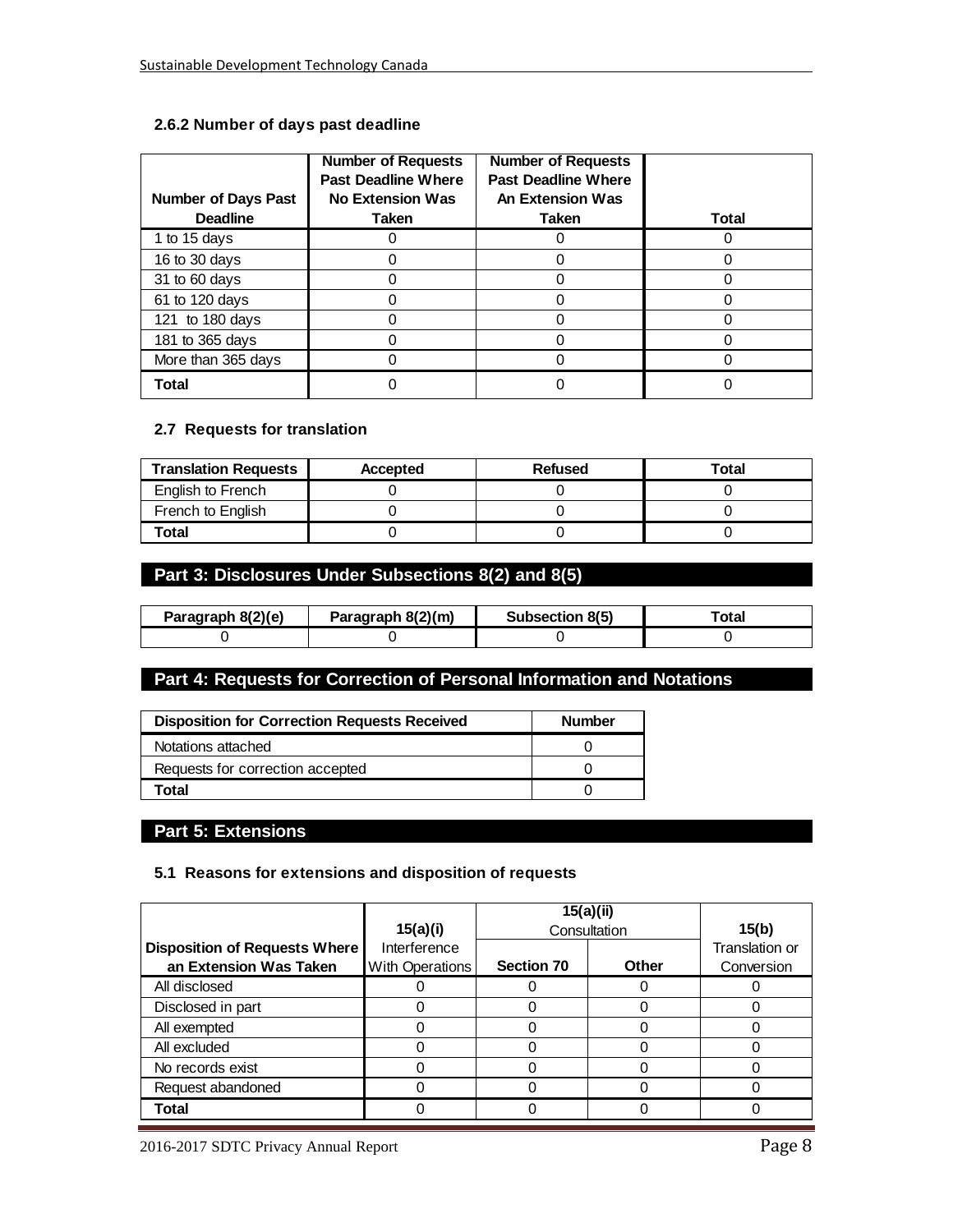#### **5.2 Length of extensions**

|                             | 15(a)(i)        |                   | 15(a)(ii)<br>Consultation | 15(b)       |
|-----------------------------|-----------------|-------------------|---------------------------|-------------|
|                             | Interference    |                   |                           | Translation |
| <b>Length of Extensions</b> | with operations | <b>Section 70</b> | Other                     | purposes    |
| 1 to 15 days                |                 |                   |                           |             |
| 16 to 30 days               |                 |                   |                           |             |
| Total                       |                 |                   |                           |             |

## **Part 6: Consultations Received From Other Institutions and Organizations**

**6.1 Consultations received from other Government of Canada institutions and other organizations**

| <b>Consultations</b>                              | Other<br>Government of<br>Canada<br><b>Institutions</b> | Number of Pages<br>to Review | Other<br>Organizations | Number of Pages<br>to Review |
|---------------------------------------------------|---------------------------------------------------------|------------------------------|------------------------|------------------------------|
| Received during the reporting<br>period           | 0                                                       |                              |                        |                              |
| Outstanding from the previous<br>reporting period | 0                                                       |                              | 0                      |                              |
| <b>Total</b>                                      |                                                         |                              |                        |                              |
| Closed during the reporting<br>period             | 0                                                       | 0                            | 0                      |                              |
| Pending at the end of the<br>reporting period     |                                                         |                              |                        |                              |

#### **6.2 Recommendations and completion time for consultations received from other Government of Canada institutions**

|                           |         |       |          |       | Number of Days Required to Complete Consultation Requests |        |             |          |
|---------------------------|---------|-------|----------|-------|-----------------------------------------------------------|--------|-------------|----------|
|                           |         |       |          |       |                                                           |        | <b>More</b> |          |
|                           |         | 16 to | $31$ to  | 61 to | 121 to                                                    | 181 to | Than        |          |
|                           | 1 to 15 | 30    | 60       | 120   | 180                                                       | 365    | 365         |          |
| Recommendation            | Days    | Days  | Days     | Days  | Days                                                      | Days   | Days        | Total    |
| All disclosed             | 0       | 0     | 0        | 0     | 0                                                         | 0      | 0           | 0        |
| Disclosed in part         | 0       | 0     | $\Omega$ | 0     | 0                                                         | 0      | $\Omega$    | 0        |
| All exempted              | 0       | 0     | $\Omega$ | 0     | $\Omega$                                                  | 0      | $\Omega$    | 0        |
| All excluded              | 0       | 0     | $\Omega$ | 0     | 0                                                         | 0      | $\Omega$    | $\Omega$ |
| Consult other institution | 0       | 0     | $\Omega$ | 0     | $\Omega$                                                  | 0      | $\Omega$    | $\Omega$ |
| Other                     | 0       | 0     | 0        | 0     | 0                                                         | 0      | 0           | 0        |
| Total                     | 0       | 0     | $\Omega$ | 0     | 0                                                         | 0      | $\Omega$    | 0        |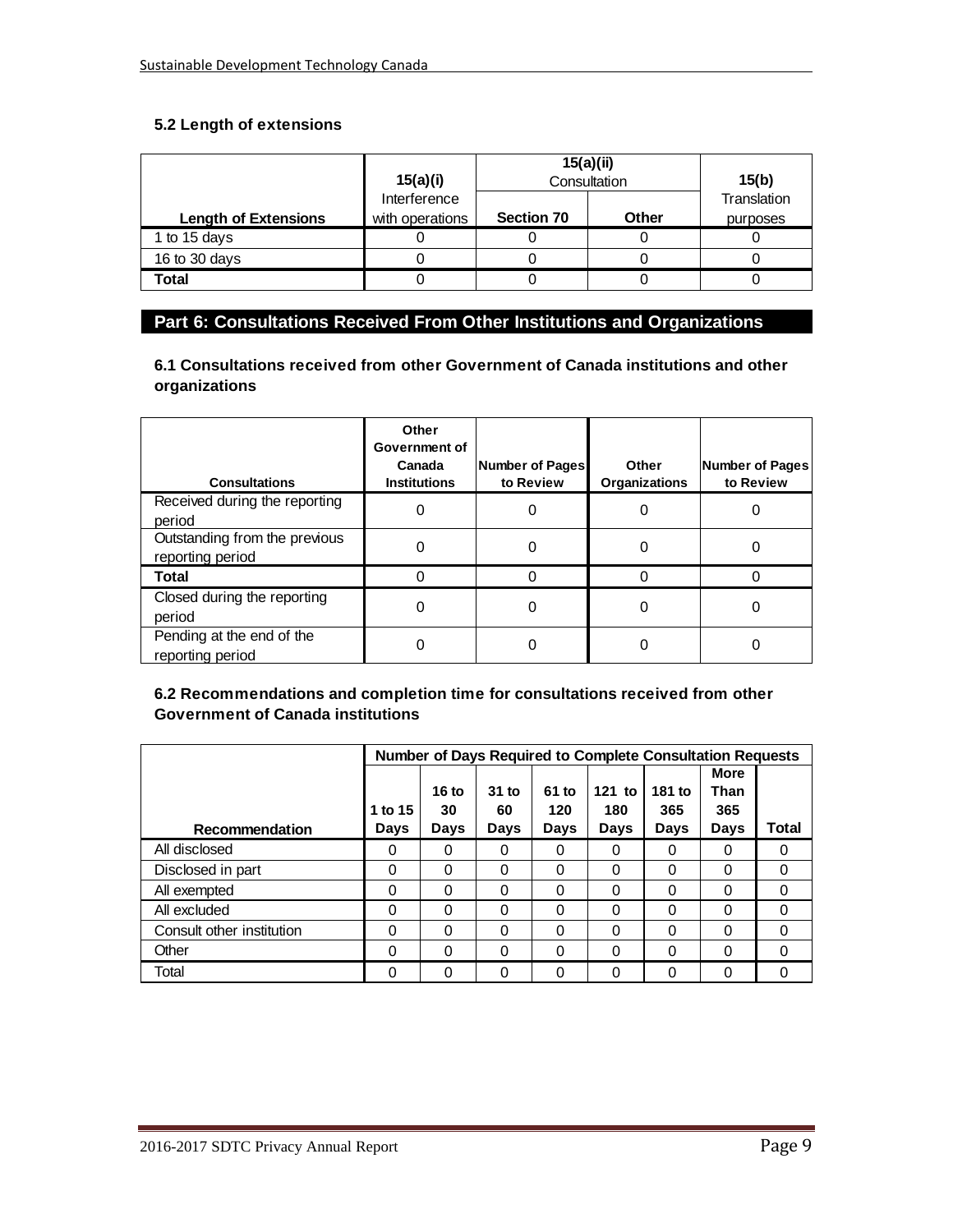| 6.3 Recommendations and completion time for consultations received from other |  |
|-------------------------------------------------------------------------------|--|
| organizations                                                                 |  |

|                           |         |                  |         |          |          | Number of days required to complete consultation requests |             |       |
|---------------------------|---------|------------------|---------|----------|----------|-----------------------------------------------------------|-------------|-------|
|                           |         |                  |         |          |          |                                                           | <b>More</b> |       |
|                           |         | 16 <sub>to</sub> | $31$ to | 61 to    | 121 to   | 181 to                                                    | Than        |       |
|                           | 1 to 15 | 30               | 60      | 120      | 180      | 365                                                       | 365         |       |
| Recommendation            | Days    | Days             | Days    | Days     | Days     | Ddays                                                     | Days        | Total |
| All disclosed             | 0       | 0                | 0       | 0        | 0        | $\Omega$                                                  | 0           | 0     |
| Disclosed in part         | 0       | 0                | 0       | 0        | 0        | 0                                                         | 0           | 0     |
| All exempted              | 0       | 0                | 0       | $\Omega$ | 0        | $\Omega$                                                  | 0           | 0     |
| All excluded              | 0       | 0                | 0       | $\Omega$ | $\Omega$ | $\Omega$                                                  | 0           | 0     |
| Consult other institution | 0       | 0                | 0       | $\Omega$ | $\Omega$ | $\Omega$                                                  | 0           | 0     |
| Other                     | 0       | 0                | 0       | $\Omega$ | 0        | 0                                                         | 0           | 0     |
| <b>Total</b>              | 0       | 0                | 0       | 0        | 0        | 0                                                         | 0           | 0     |

## **Part 7: Completion Time of Consultations on Cabinet Confidences**

### **7.1 Requests with Legal Services**

|                          |                       | Pages<br><b>Processed</b> | 101-500 Pages<br>Processed |                           | <del>JUI-1000</del><br>Pages<br><b>Droppecod</b> | <b>Pages</b>              | <del>ww.c.ing.</del><br><b>Drococcod</b> | <u>MULE THAN JUUU</u><br>Pages<br><b>Drococcod</b> |                       |                           |
|--------------------------|-----------------------|---------------------------|----------------------------|---------------------------|--------------------------------------------------|---------------------------|------------------------------------------|----------------------------------------------------|-----------------------|---------------------------|
| Number of<br><b>Days</b> | Number of<br>Requests | Pages<br>Disclosed        | Number of<br>Requests      | Pages<br><b>Disclosed</b> | Number of<br>Requests                            | Pages<br><b>Disclosed</b> | Number of<br>Requests                    | Pages<br><b>Disclosed</b>                          | Number of<br>Requests | Pages<br><b>Disclosed</b> |
| 1 to 15                  | ი                     | 0                         | 0                          | 0                         | 0                                                | 0                         |                                          |                                                    | 0                     | 0                         |
| 16 to 30                 | 0                     | 0                         | 0                          | 0                         | 0                                                | 0                         |                                          | 0                                                  | $\Omega$              | 0                         |
| 31 to 60                 | 0                     | 0                         | 0                          | 0                         | 0                                                | 0                         |                                          | 0                                                  | 0                     | 0                         |
| 61 to 120                | 0                     | $\Omega$                  | 0                          | 0                         | 0                                                | 0                         |                                          | Ω                                                  | $\Omega$              | 0                         |
| 121 to 180               | 0                     | 0                         | 0                          | 0                         | 0                                                | 0                         | 0                                        | 0                                                  | $\Omega$              | 0                         |
| 181 to 365               | 0                     | 0                         | 0                          | 0                         | 0                                                | 0                         | 0                                        | 0                                                  | $\Omega$              | 0                         |
| More than 365            | 0                     | 0                         | 0                          | 0                         | 0                                                | 0                         |                                          | U                                                  | $\Omega$              | 0                         |
| Total                    | 0                     | 0                         | 0                          | 0                         | 0                                                | 0                         |                                          | U                                                  | 0                     | 0                         |

## **7.2 Requests with Privy Council Office**

|                          |                       | Pages<br><b>Processed</b> | <b>טטטו-וטכ</b><br>101-500 Pages<br><b>Pages</b><br>Processed<br><b>Droppecod</b> |                           | <b>TUUT-3UUU</b><br>Pages<br><b>Droppecod</b> |                           | <u>More than 5000</u><br>Pages<br><b>Droppecod</b> |                           |                       |                           |
|--------------------------|-----------------------|---------------------------|-----------------------------------------------------------------------------------|---------------------------|-----------------------------------------------|---------------------------|----------------------------------------------------|---------------------------|-----------------------|---------------------------|
| Number of<br><b>Days</b> | Number of<br>Requests | Pages<br><b>Disclosed</b> | Number of<br>Requests                                                             | Pages<br><b>Disclosed</b> | Number of<br>Requests                         | Pages<br><b>Disclosed</b> | Number of<br>Requests                              | Pages<br><b>Disclosed</b> | Number of<br>Requests | Pages<br><b>Disclosed</b> |
| 1 to 15                  | 0                     | 0                         | 0                                                                                 | 0                         | 0                                             | 0                         |                                                    | 0                         | 0                     | 0                         |
| 16 to 30                 | 0                     | 0                         | 0                                                                                 | 0                         | 0                                             | $\Omega$                  | 0                                                  | 0                         | $\Omega$              | 0                         |
| 31 to 60                 | 0                     | 0                         | 0                                                                                 | 0                         | 0                                             | 0                         | 0                                                  | 0                         | $\Omega$              | 0                         |
| 61 to 120                | 0                     | 0                         | 0                                                                                 | 0                         | 0                                             | 0                         | 0                                                  | 0                         | $\Omega$              | 0                         |
| 121 to 180               | 0                     | 0                         | 0                                                                                 | 0                         | 0                                             | 0                         | 0                                                  | 0                         | $\Omega$              | 0                         |
| 181 to 365               | 0                     | 0                         | 0                                                                                 | 0                         | 0                                             | 0                         | 0                                                  | 0                         | $\Omega$              | 0                         |
| More than 365            | $\Omega$              | 0                         | 0                                                                                 | 0                         | 0                                             | 0                         | 0                                                  | 0                         | $\Omega$              | 0                         |
| Total                    | 0                     | 0                         | 0                                                                                 | 0                         | 0                                             | 0                         |                                                    | 0                         | 0                     | 0                         |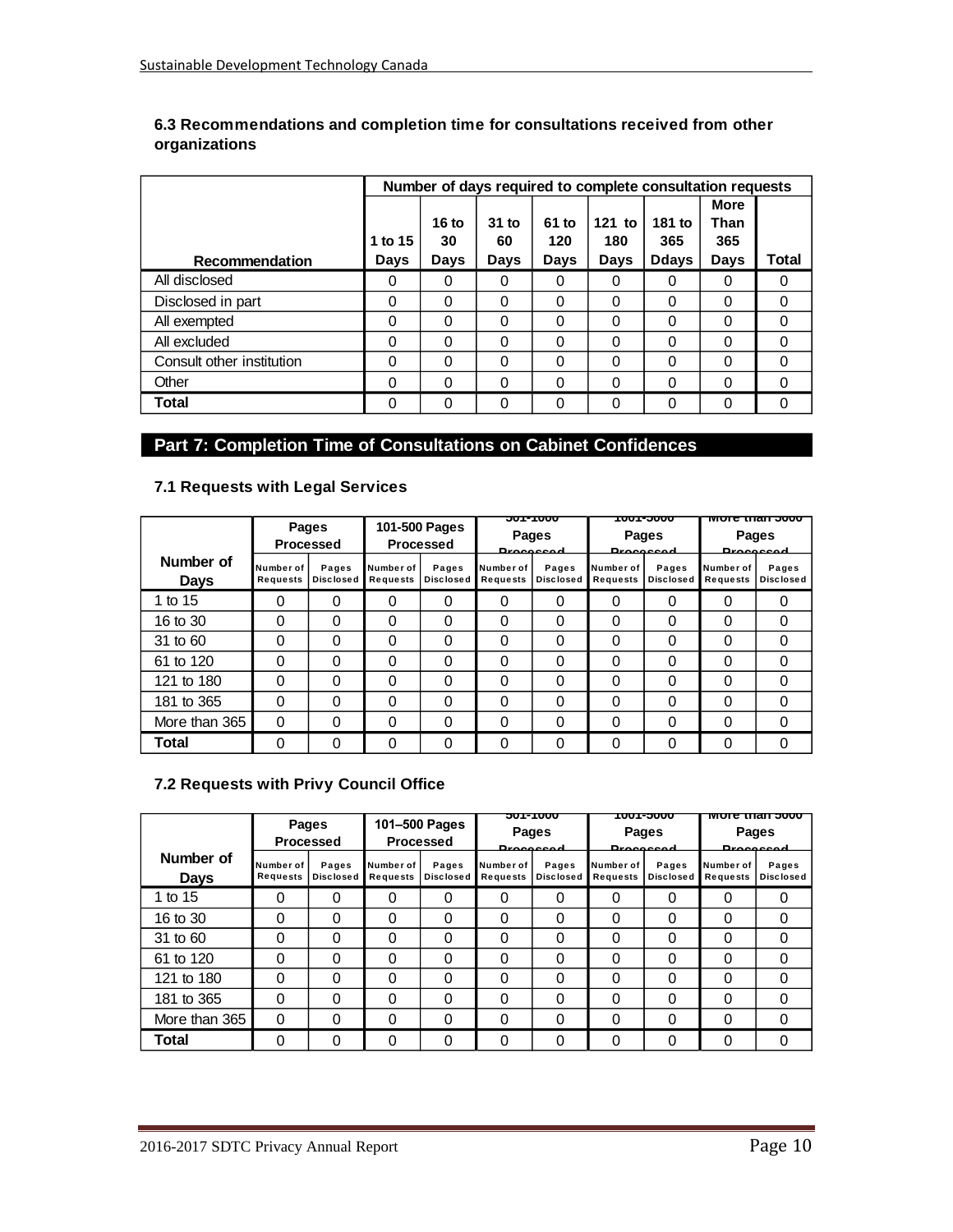## **Part 8: Complaints and Investigations Notices Received**

| <b>Section 31</b> | Section 33 | Section 35 | <b>Court action</b> | <sup>-</sup> otal |
|-------------------|------------|------------|---------------------|-------------------|
|                   |            |            |                     |                   |

## **Part 9: Privacy Impact Assessments (PIAs)**

**Number of PIA(s)** completed 0

## **Part 10: Resources Related to the** *Privacy Act*

#### **10.1 Costs**

| <b>Expenditures</b>               |         | Amount  |  |
|-----------------------------------|---------|---------|--|
| <b>Salaries</b>                   |         | \$4,500 |  |
| Overtime                          |         | \$0     |  |
| Goods and Services                |         | \$2,449 |  |
| • Professional services contracts | \$2,424 |         |  |
| $\cdot$ Other                     | \$25    |         |  |
| Total                             |         | \$6,949 |  |

#### **10.2 Human Resources**

| <b>Person Years</b><br><b>Dedicated to Privacy</b> |                   |
|----------------------------------------------------|-------------------|
| <b>Resources</b>                                   | <b>Activities</b> |
| Full-time employees                                | 0.15              |
| Part-time and casual employees                     | 0.00              |
| Regional staff                                     | 0.00              |
| Consultants and agency personnel                   | 0.10              |
| <b>Students</b>                                    | 0.00              |
| Total                                              | 0.25              |

**Note:** Enter values to two decimal places.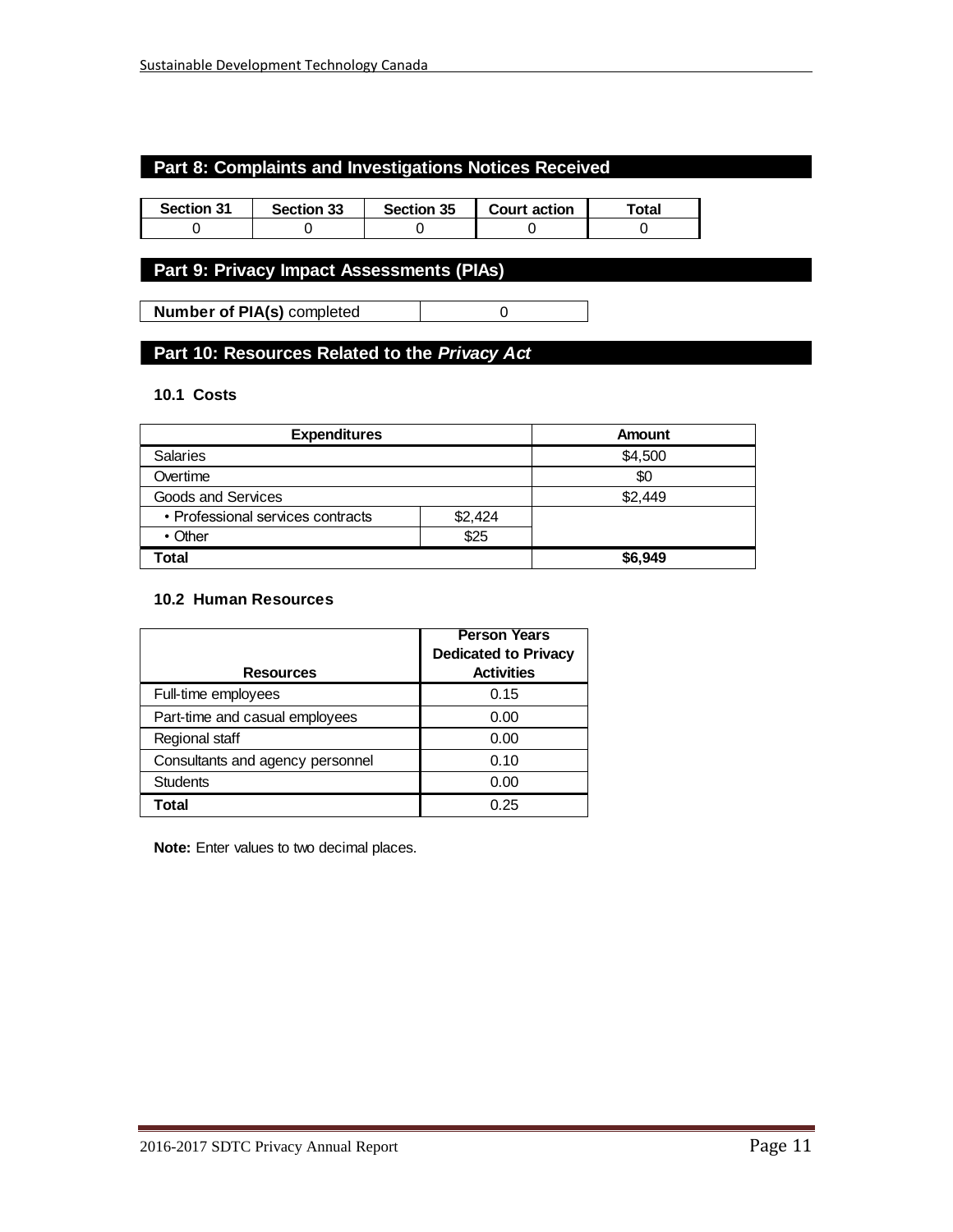#### **APPENDIX B**

## **Additional Reporting Requirements**

## **Completed Privacy Impact Assessments (PIAs)**

| <b>Institution</b>                           | <b>Number of Completed PIAs</b> |
|----------------------------------------------|---------------------------------|
| Sustainable Development Technology<br>Canada |                                 |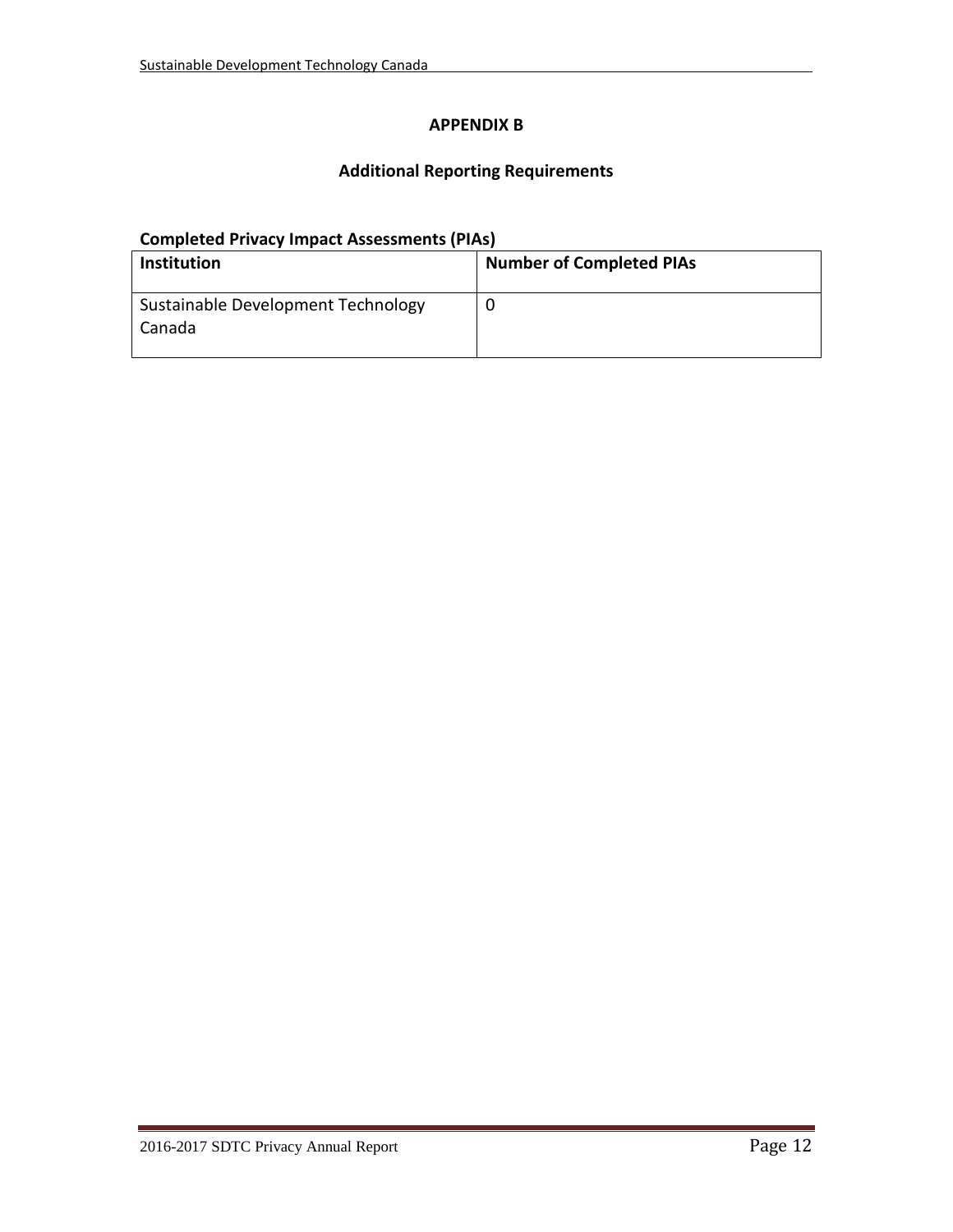#### **APPENDIX C**

#### **Delegation Order**

#### **Privacy Act**

The designated Head of the Canadian Foundation for Sustainable Development Technology, pursuant to section 73 of the Privacy Act<sup>\*</sup>, hereby designates the persons holding the positions set out in the schedule attached hereto to exercise the powers and functions of the head of the institution under the sections of the Act set out in the schedule opposite each position.

Date: June 5, 2017

President & CEO

\*S.C. 1980-82, c.111